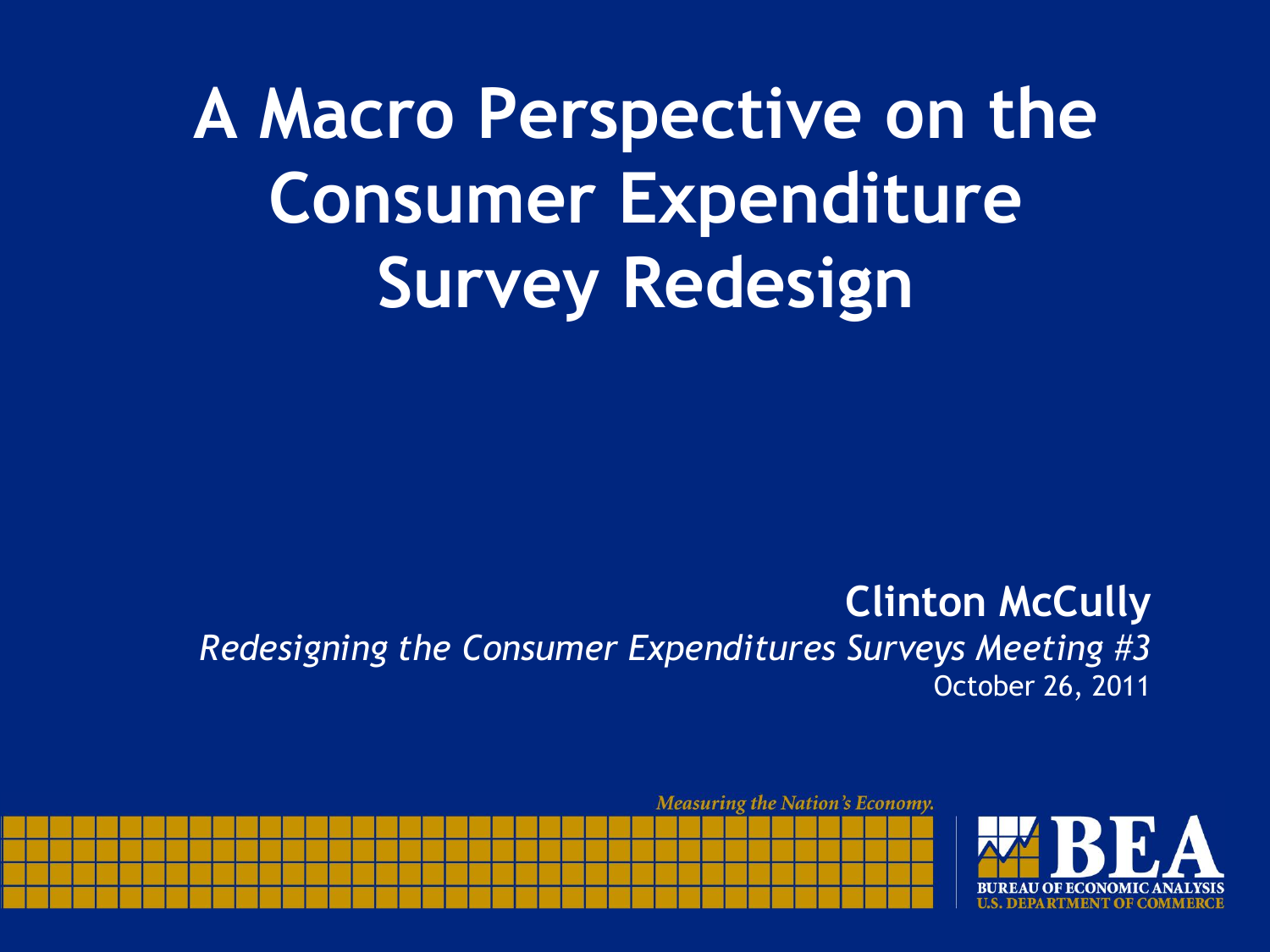### Personal Consumption Expenditures & CE

Personal consumption expenditures

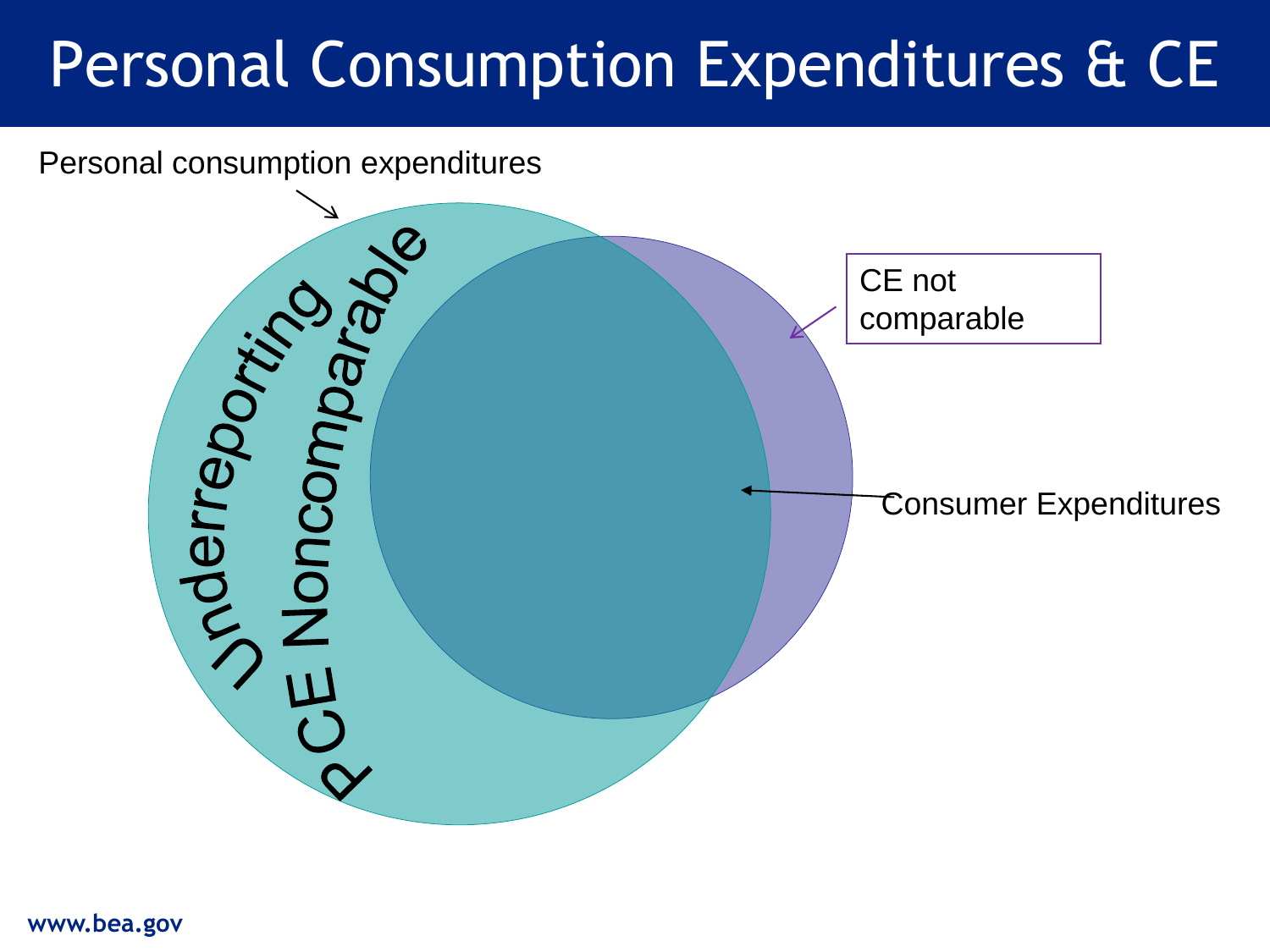### PCE: Taking Out the Noncomparable





#### **www.bea.gov** 3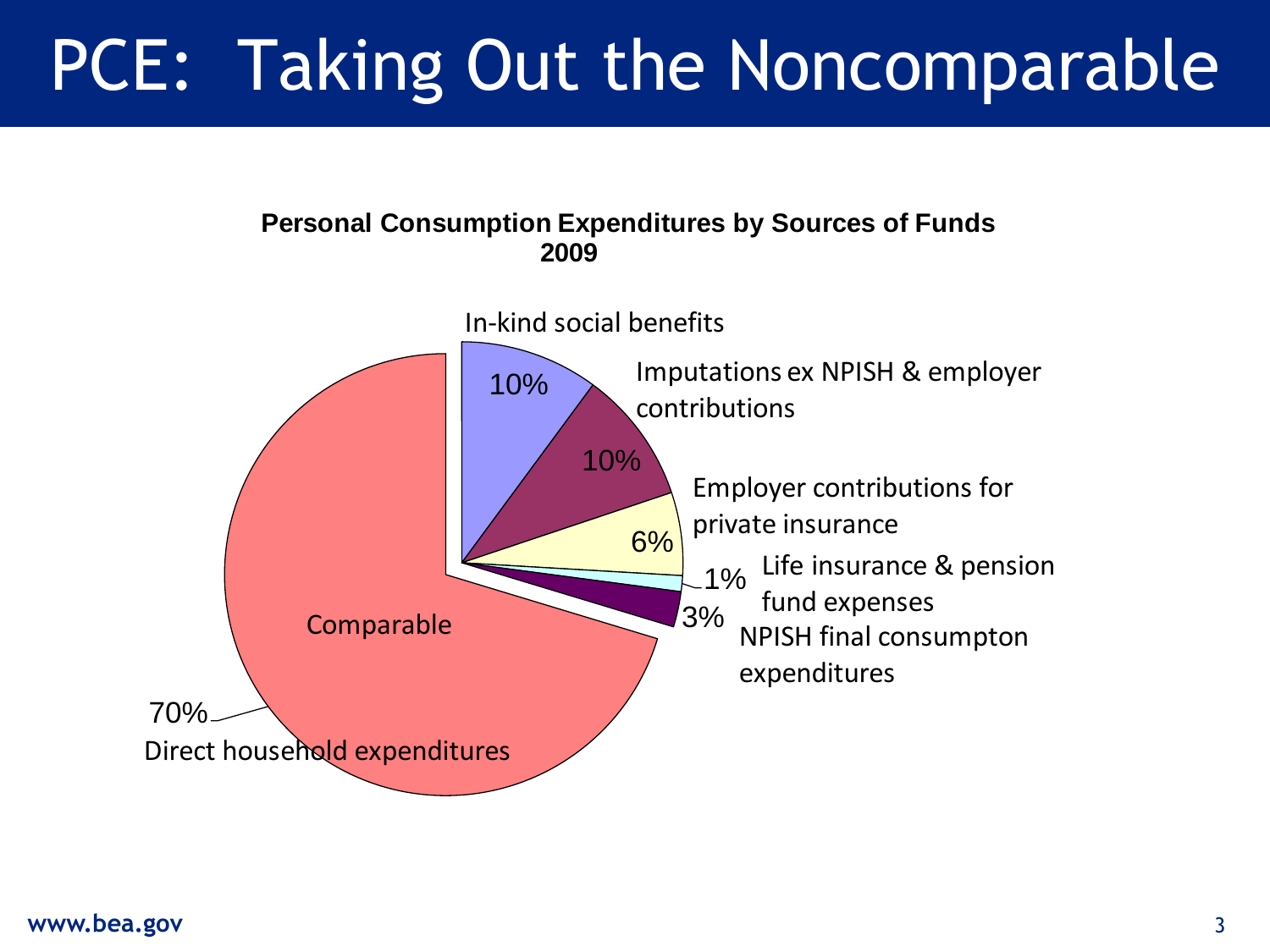### Direct Household Expenditures & CE

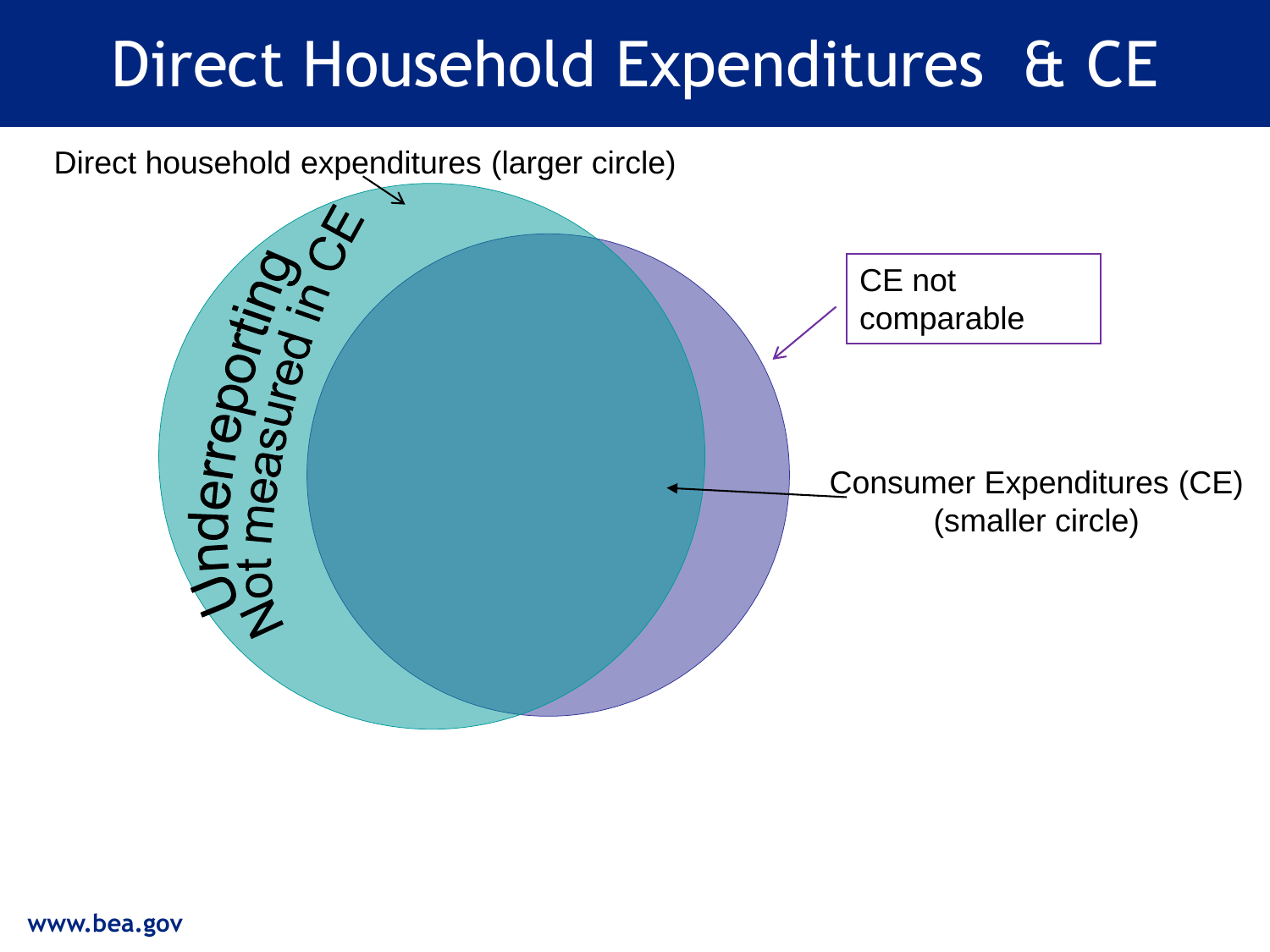# What should a CE redesign do?

- **From National Economic Accounts point of** view
	- **Redesign should narrow the differences** between PCE & CE

- Two aspects
	- Valuation differences
		- **Almost entirely underreporting on CE**
	- **Definitional/conceptual/coverage differences**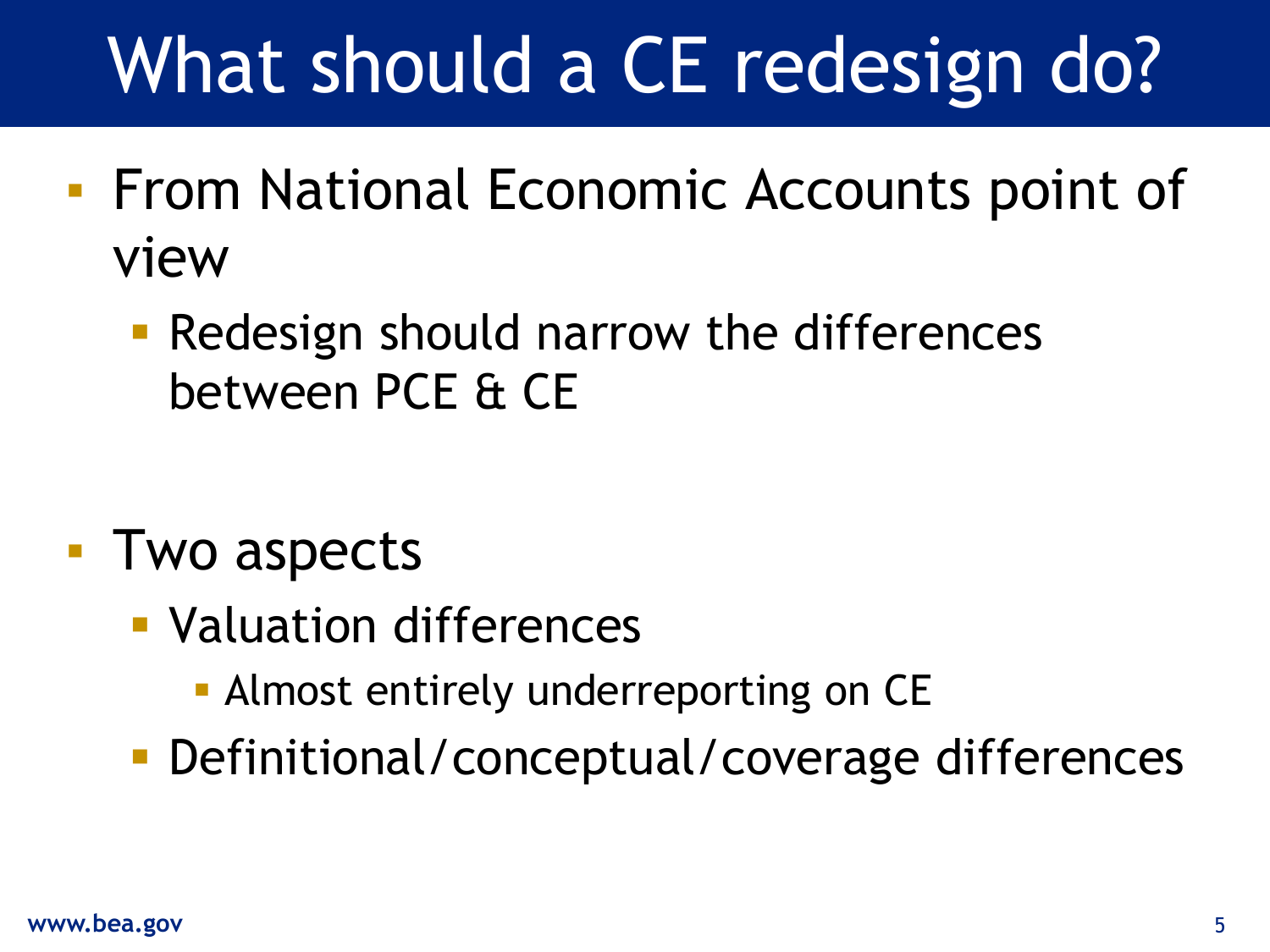# Sources of Underreporting

- Recall effects
- "Diary fatigue"
- Deliberate underreporting
	- **E** "Sin" Commodities
		- Alcohol
		- Tobacco
		- Gambling
		- **Penalty fees (?)**
- Incomplete questions/prompts/examples
- Refusals (?)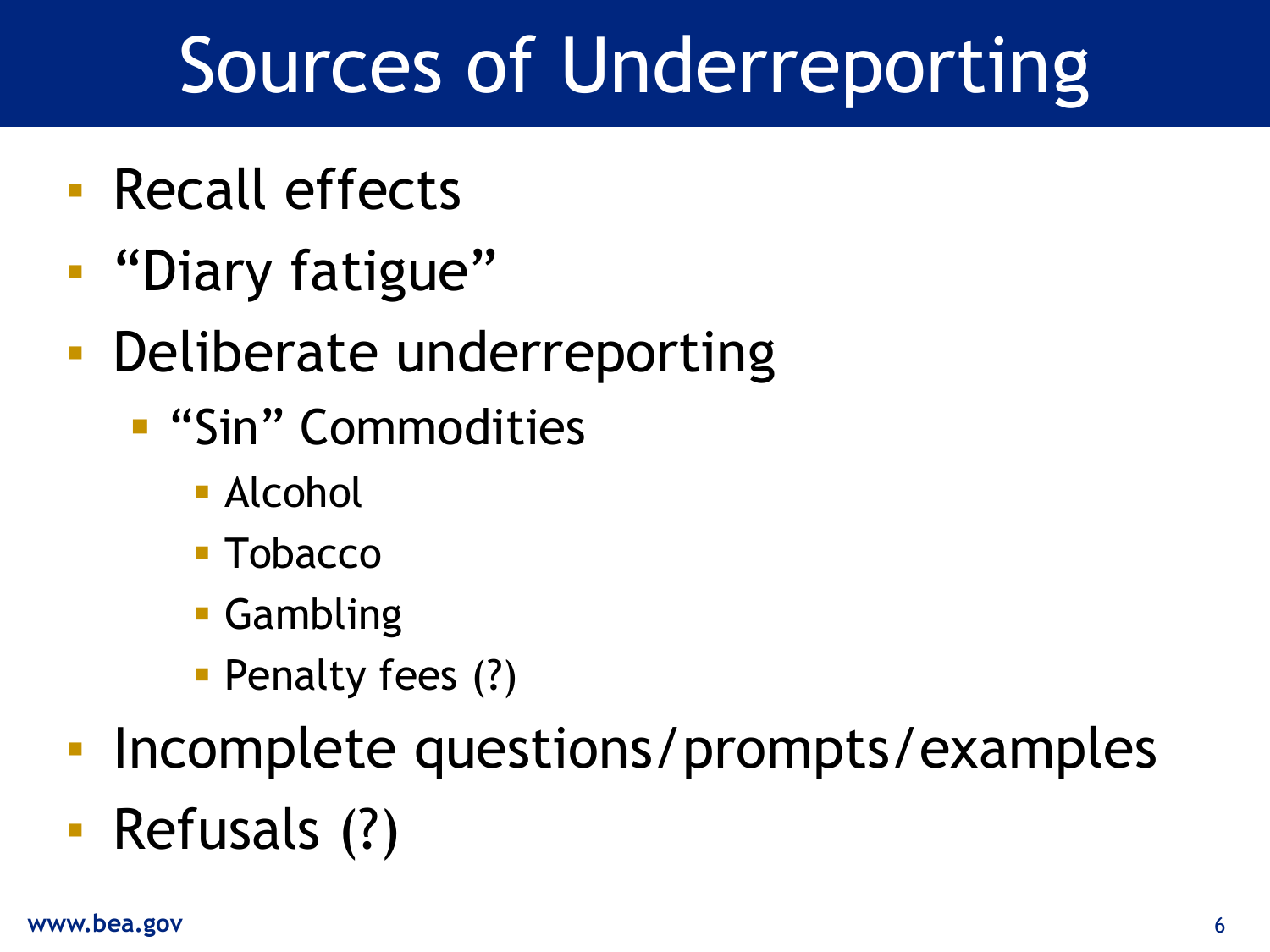### Redesign Proposals to Address Underreporting

- Emphasis on the use of records over recall/diary
	- **Use of electronic records wherever possible**
- Use of incentives to promote participation
- Flexibility
	- **Diary/interview as options if respondents do** not want to provide records
- Phase-in/testing to see effects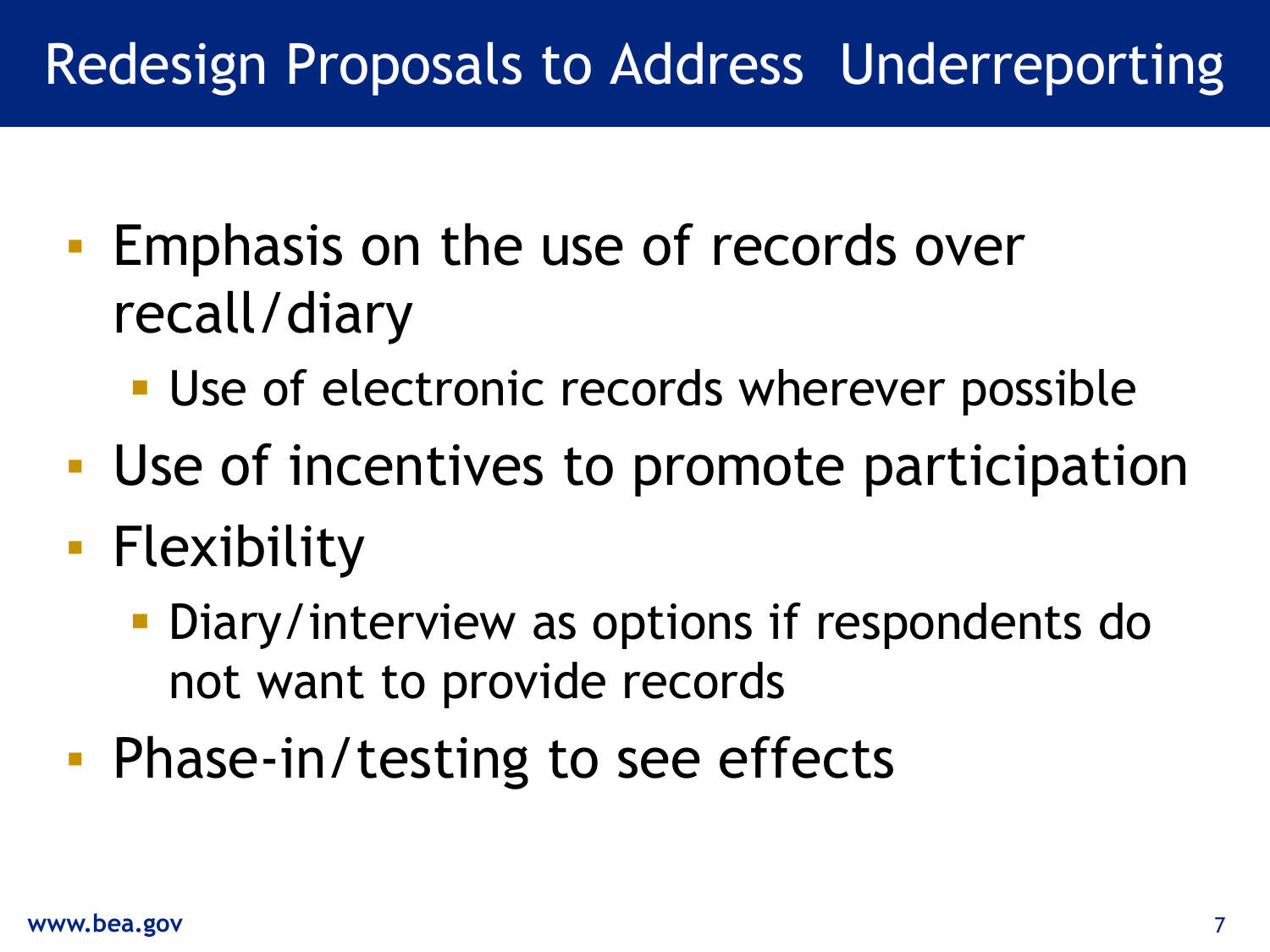### Effect of Redesign Proposals on Underreporting

- Proposals address most of listed sources of underreporting
- Don't address possible effect of refusals
- Size of effect on underreporting remains to be seen—any way to measure effects?
- Effect of incentives
	- Will probably help response rates, but have more of an effect on low end than on high end.
	- **Don't have any effect until you've "gotten in** the door"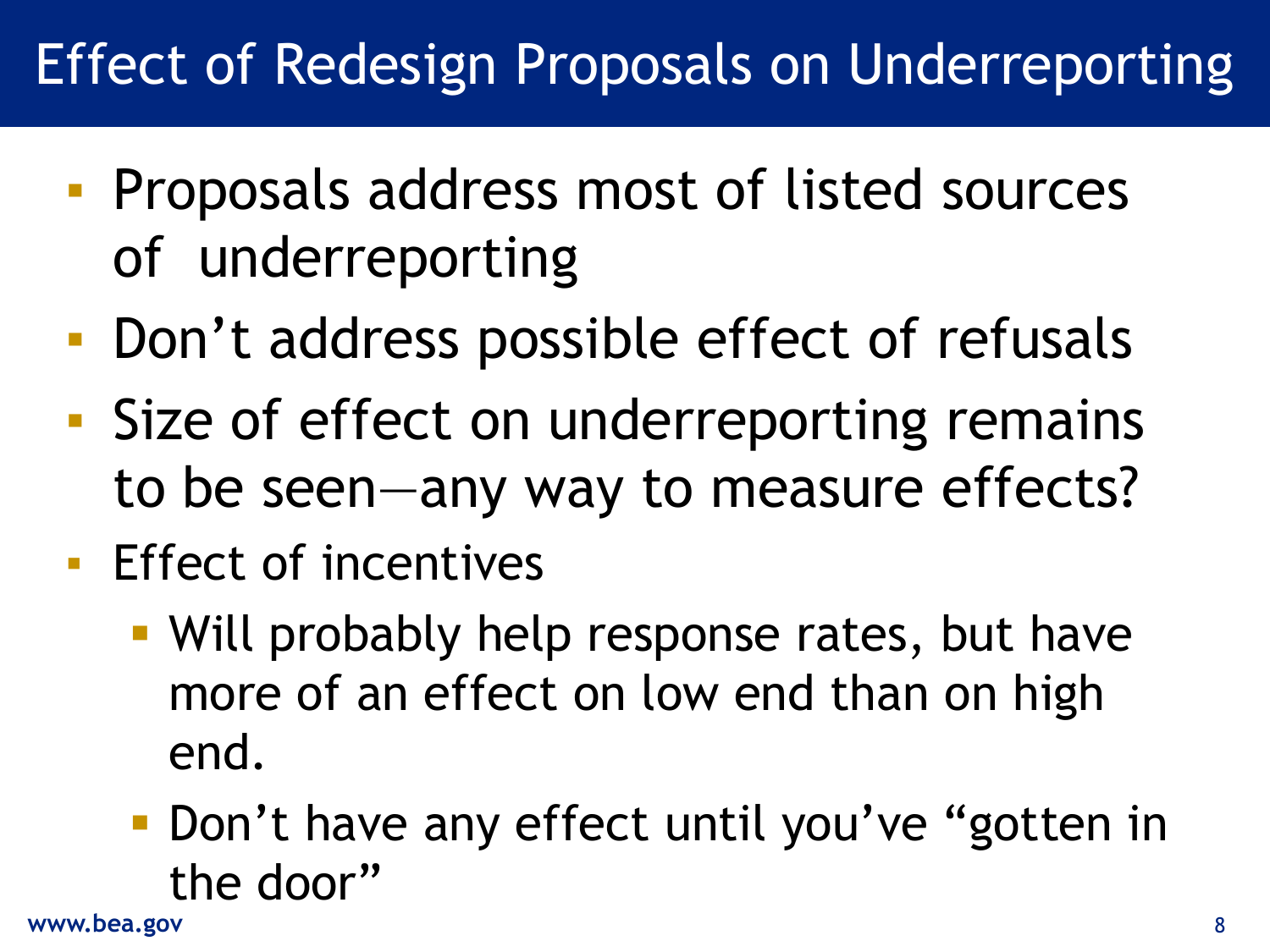### Recommended Use of Records

- Receipts, bank statements, credit card statements are among these records
	- Pay stubs would be an additional record which would be very useful
		- **Information on deductions for health and life** insurance, contributions to flexible spending accounts (child care and medical), pension contributions
	- **Flexible spending account reimbursement** records would also be helpful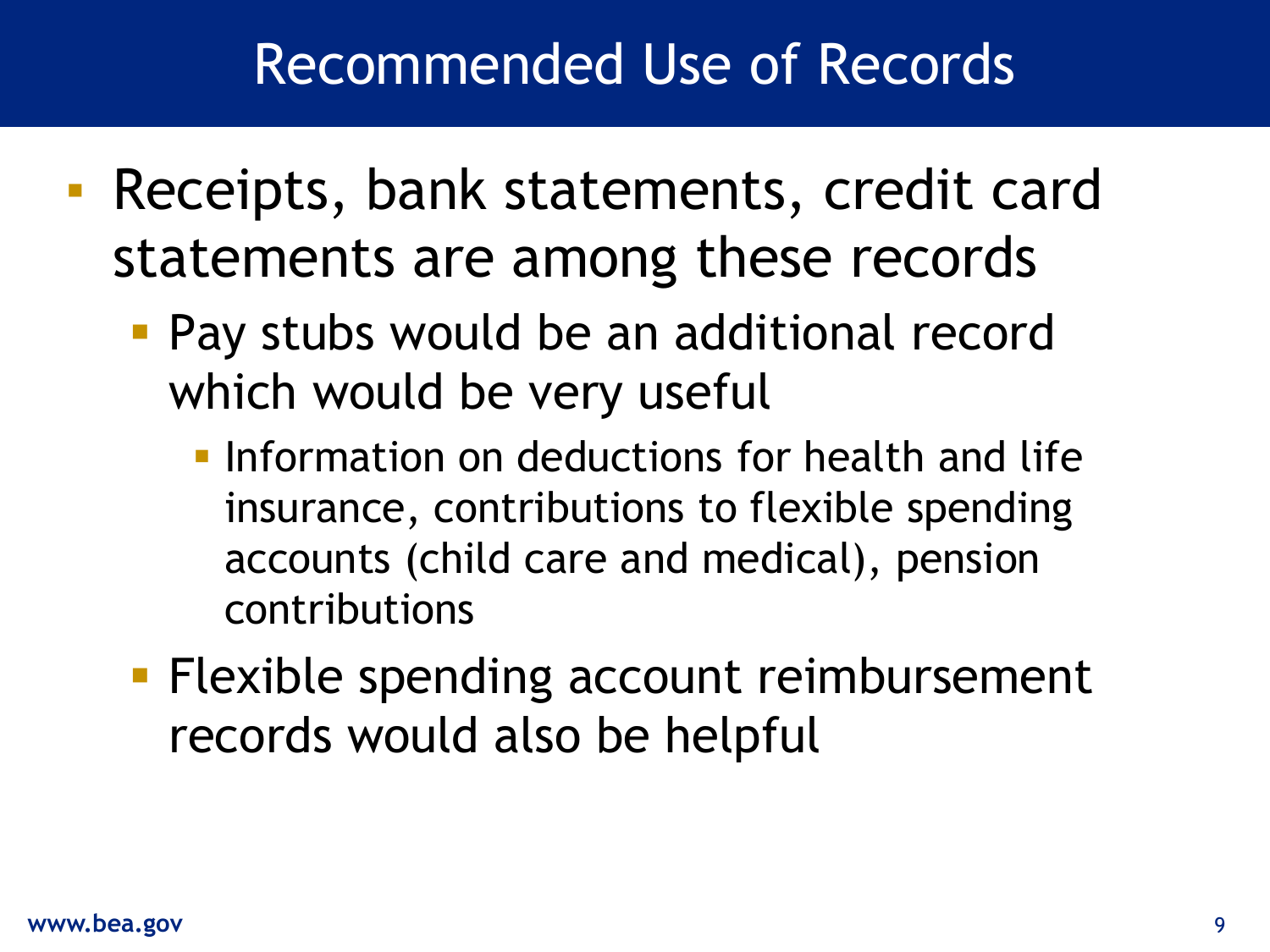# Underreporting Over Time

- Gap for comparable PCE & CE categories has grown over time
- Growth in gap has varied considerably by commodity
- **Largest differences are for those with the** largest differences in per unit consumption between lowest and highest income quintiles
- Lower differences for those with lower ratios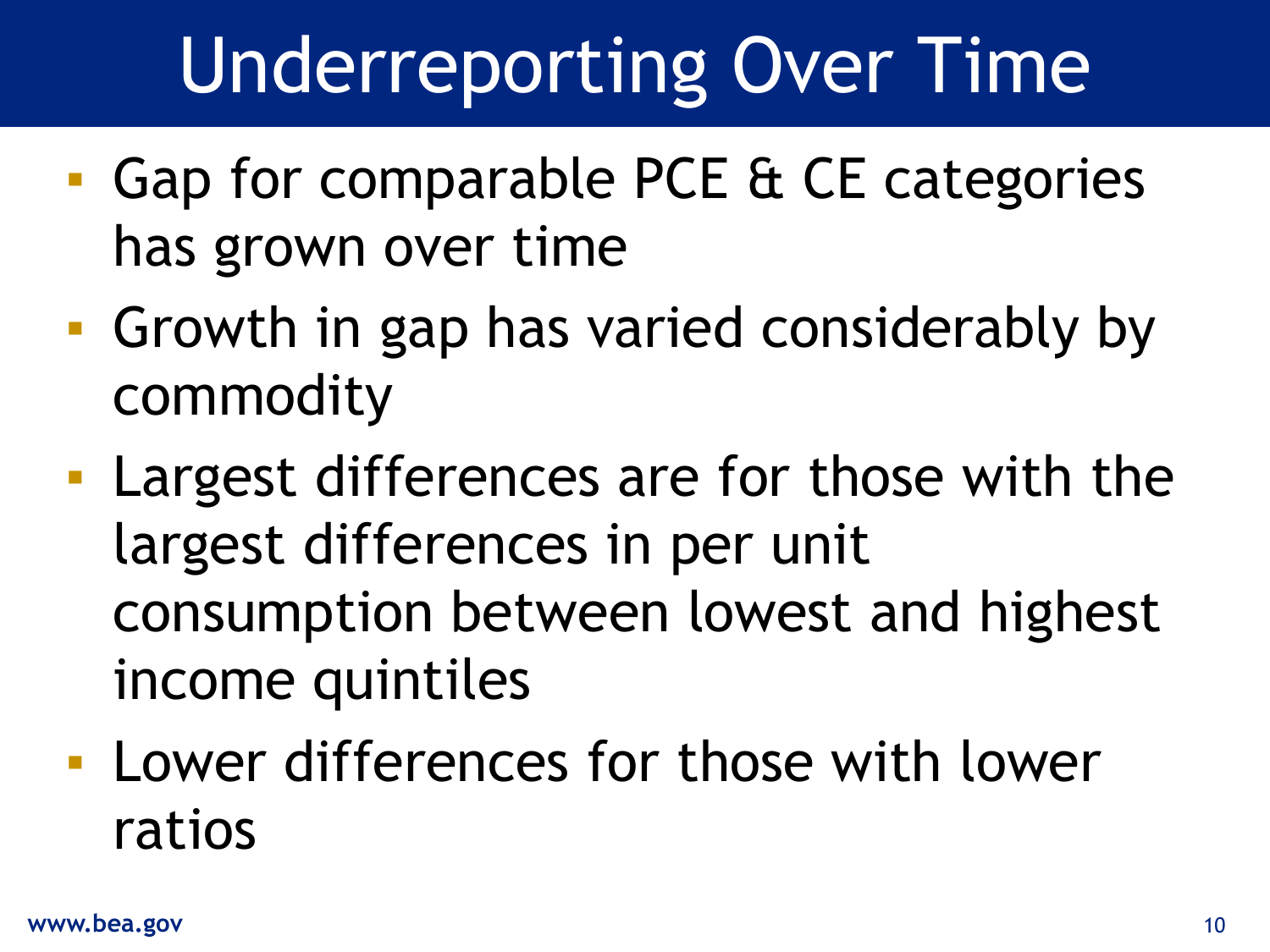# Underreporting Over Time

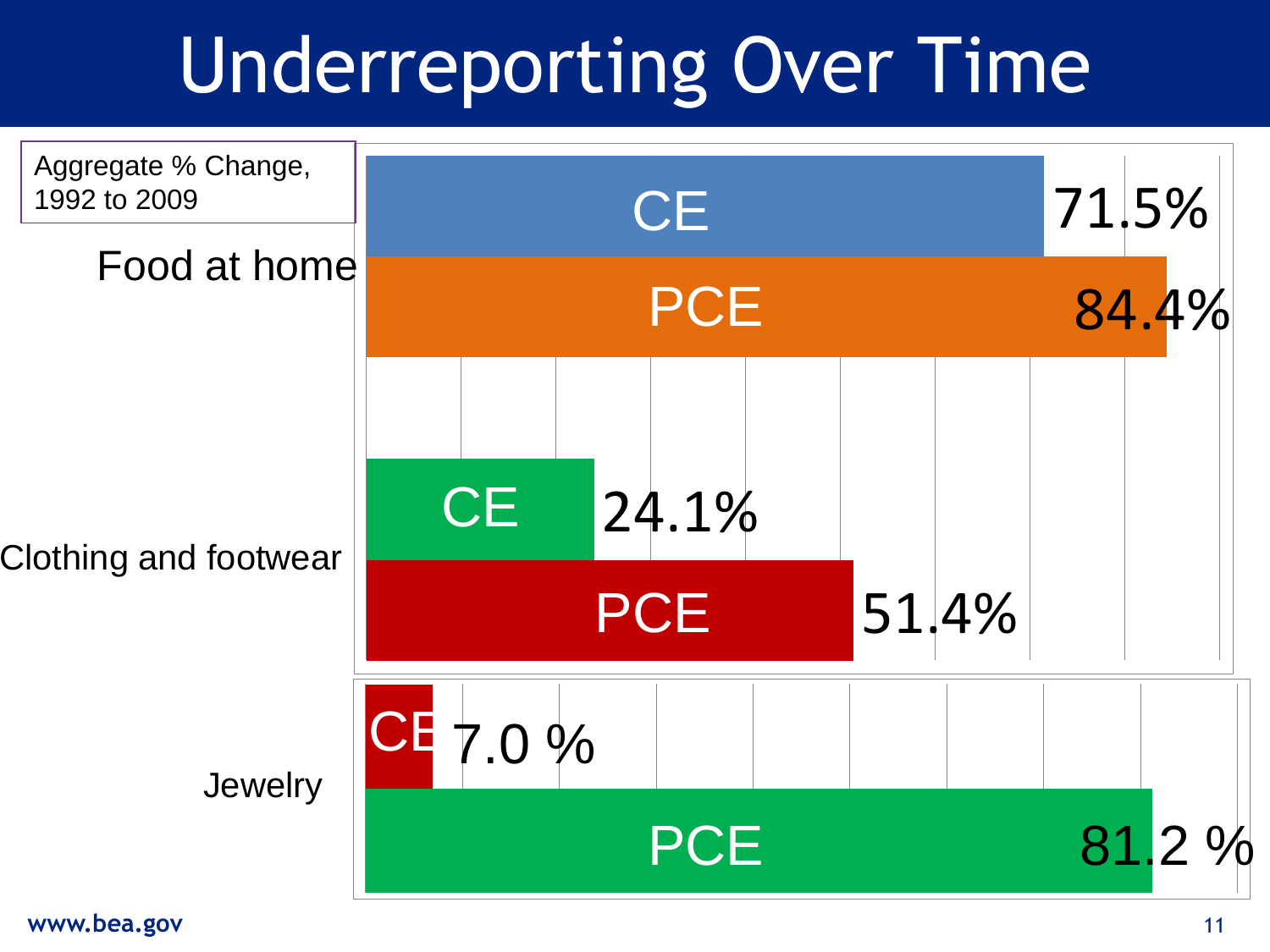# Source of Differential Growth?

- **Differences in PCE vs. CE growth by commodity** 
	- **Something other than an increase in respondent** underreporting may be at work
- Increases in rates of refusal
	- **If disproportionately accounted for by higher income** and consumption households, would be consistent with observed pattern of differences
	- **Income & consumption of refusals not known (only a** few geographic & demographic variables are known)
	- **Any way to glean income and/or consumption info on** refusals?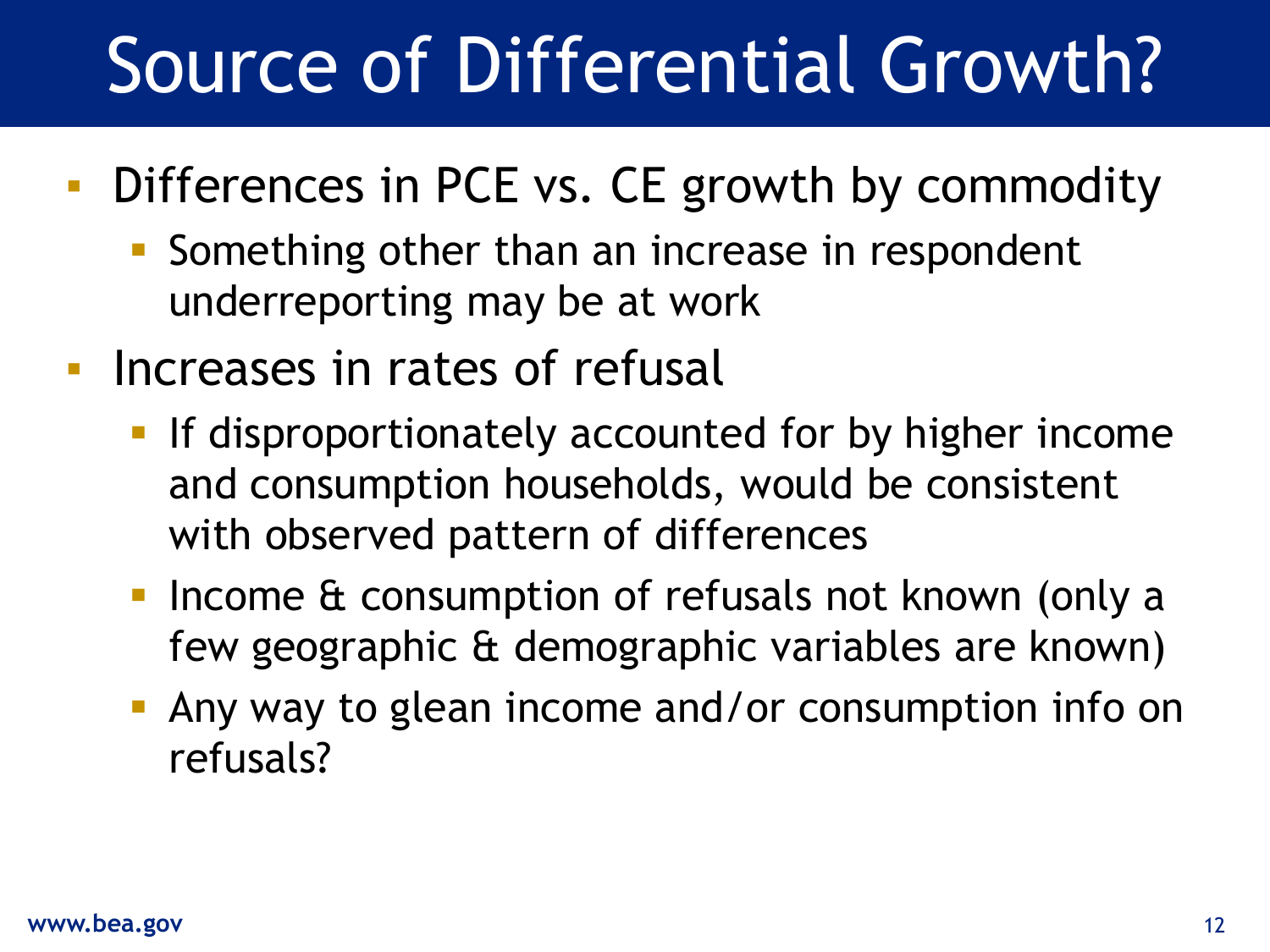# PCE Benchmarking?

- What if CE were benchmarked to PCE?
	- **Would this improve the accuracy of the CE estimates?**
	- **PCE can be adjusted to remove noncomparable items**
	- **If PCE at (broad?) commodity level used to** benchmark CE values, commodity aggregates would be accurate
		- **Implicit assumption is that degree of** underreporting same for each consumer unit
	- Would significantly affect CPI weighting
		- **Shelter weight would be reduced from 32 % to 20%**
		- **Weights for most other commodities raised**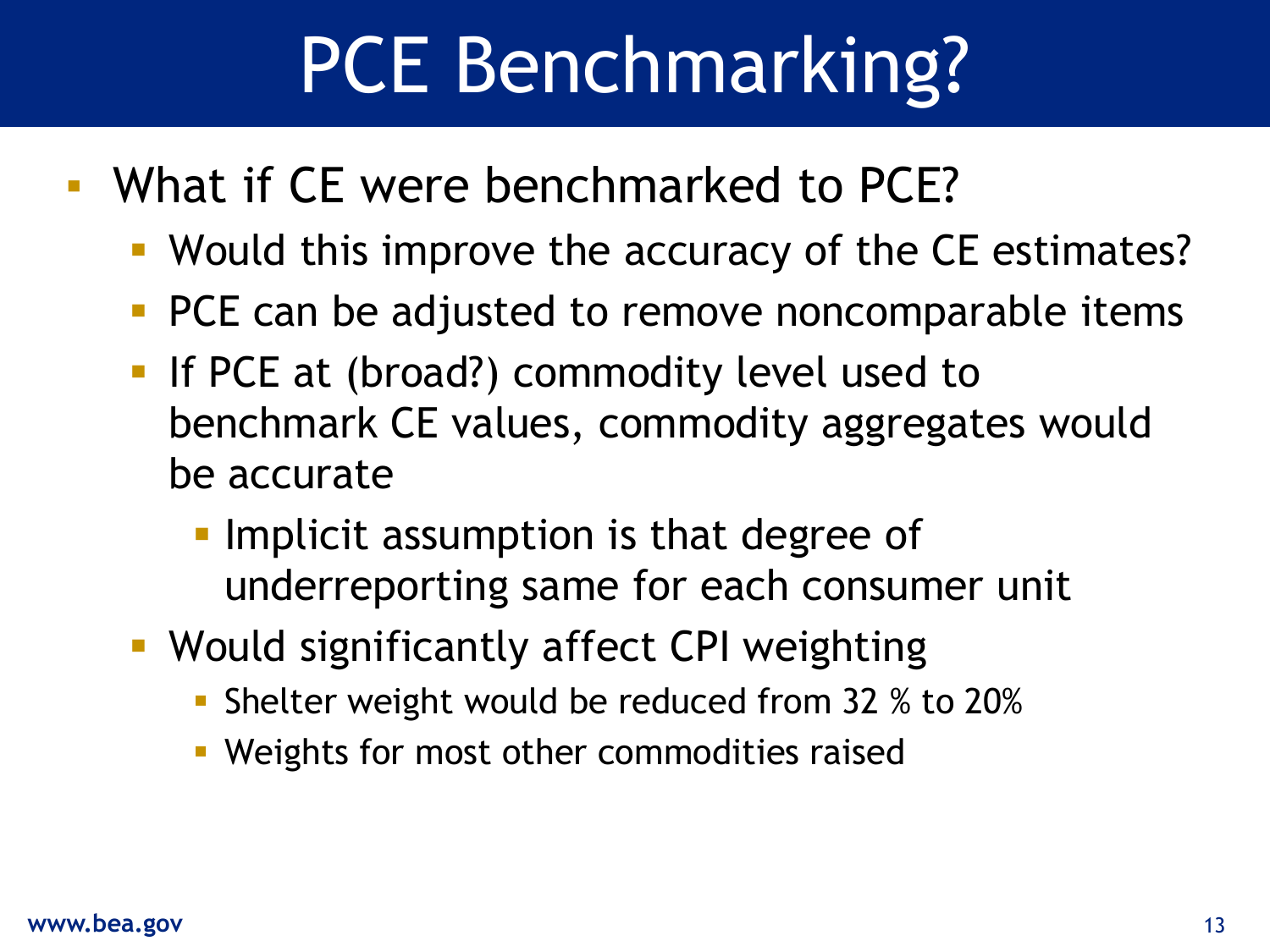## Direct Household Expenditures and CE

- Direct household consumption expenditures (DHCE)
	- Direct *purchases of goods and services* by households
		- Economic definition of consumption
- Direct household outlays (DHO)
	- **Adds interest paid by households & household** transfer payments to DHCE
- DHO comparable to most CE components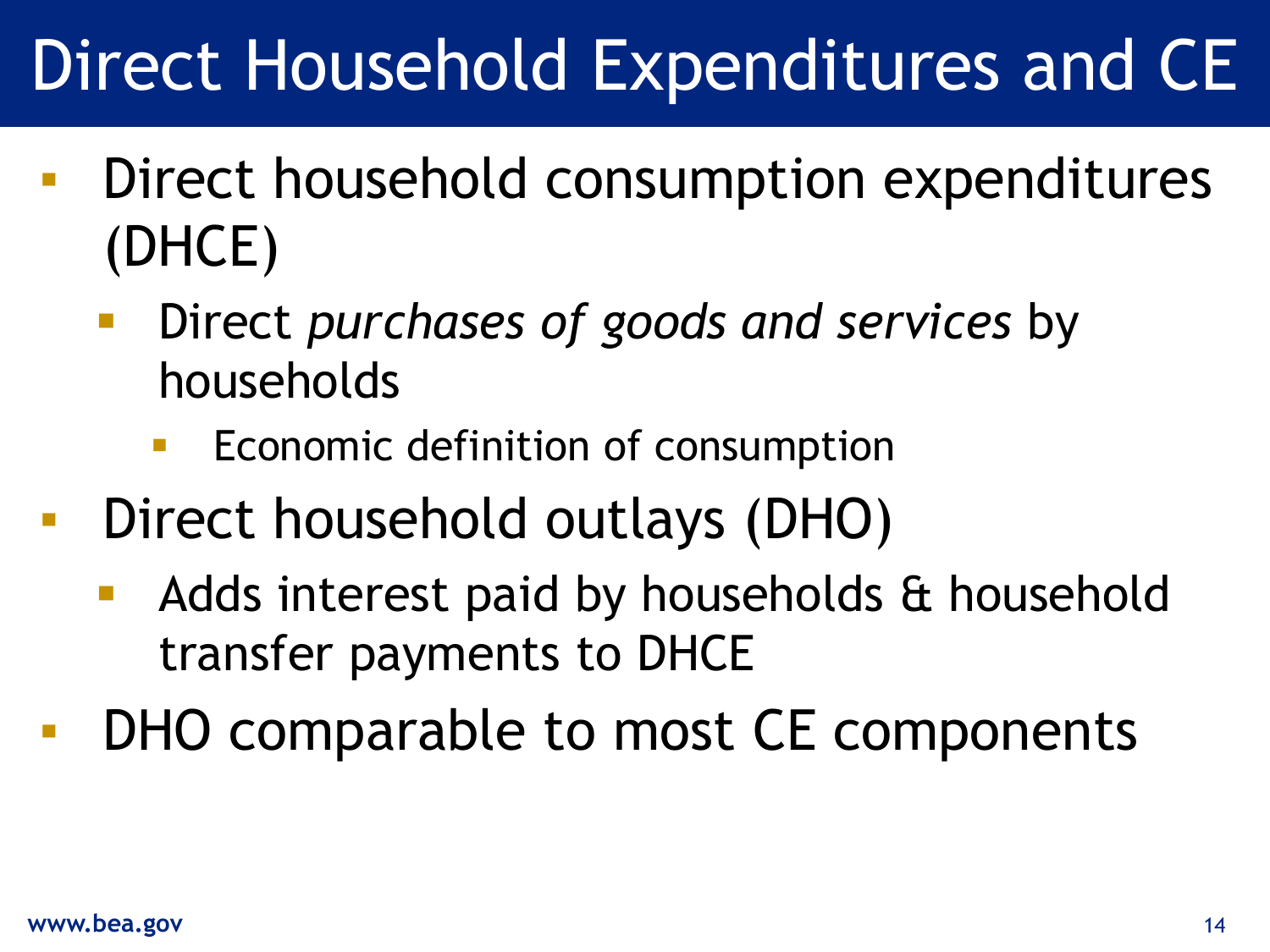### Adjustments for Noncomparable CE Components

- Exclude the following from CE which are not part of DHO:
	- **Pension/IRA contributions:** 
		- Part of savings (what is *not* spent)
	- **Social Security contributions** 
		- Not purchases of goods/services
		- Subtracted from personal income, akin to taxes
	- **Incorporate offsetting entries for alimony & child** support outlays
		- Transfers are receipts of other households
		- In consolidated expenditures, have no effect
	- **Used motor vehicles: Account for person-to-person** purchases with offsetting sales & eliminate in consolidation; account for sales to dealers (subtraction)